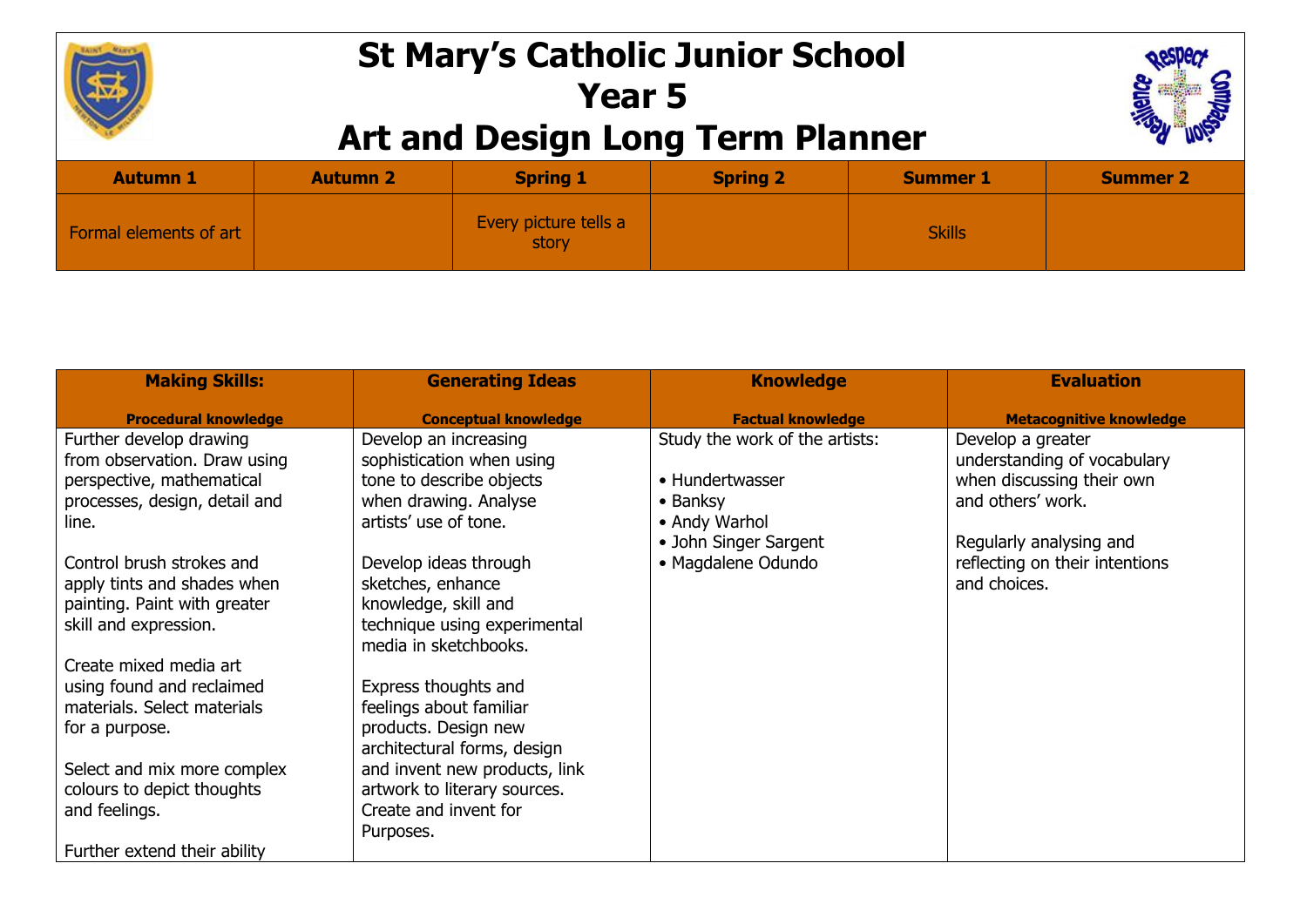| to describe and model<br>form in 3D using a range of<br>materials.                                                                  |  |  |
|-------------------------------------------------------------------------------------------------------------------------------------|--|--|
| Extend and develop a greater<br>understanding of applying<br>expression when using line.                                            |  |  |
| Construct patterns through<br>various methods to develop<br>their understanding.                                                    |  |  |
| Composing original designs<br>by adapting and synthesising<br>the work of others. Analyse<br>and evaluate artists' use of<br>shape. |  |  |
| Develop understanding of<br>texture through practical<br>making activities.                                                         |  |  |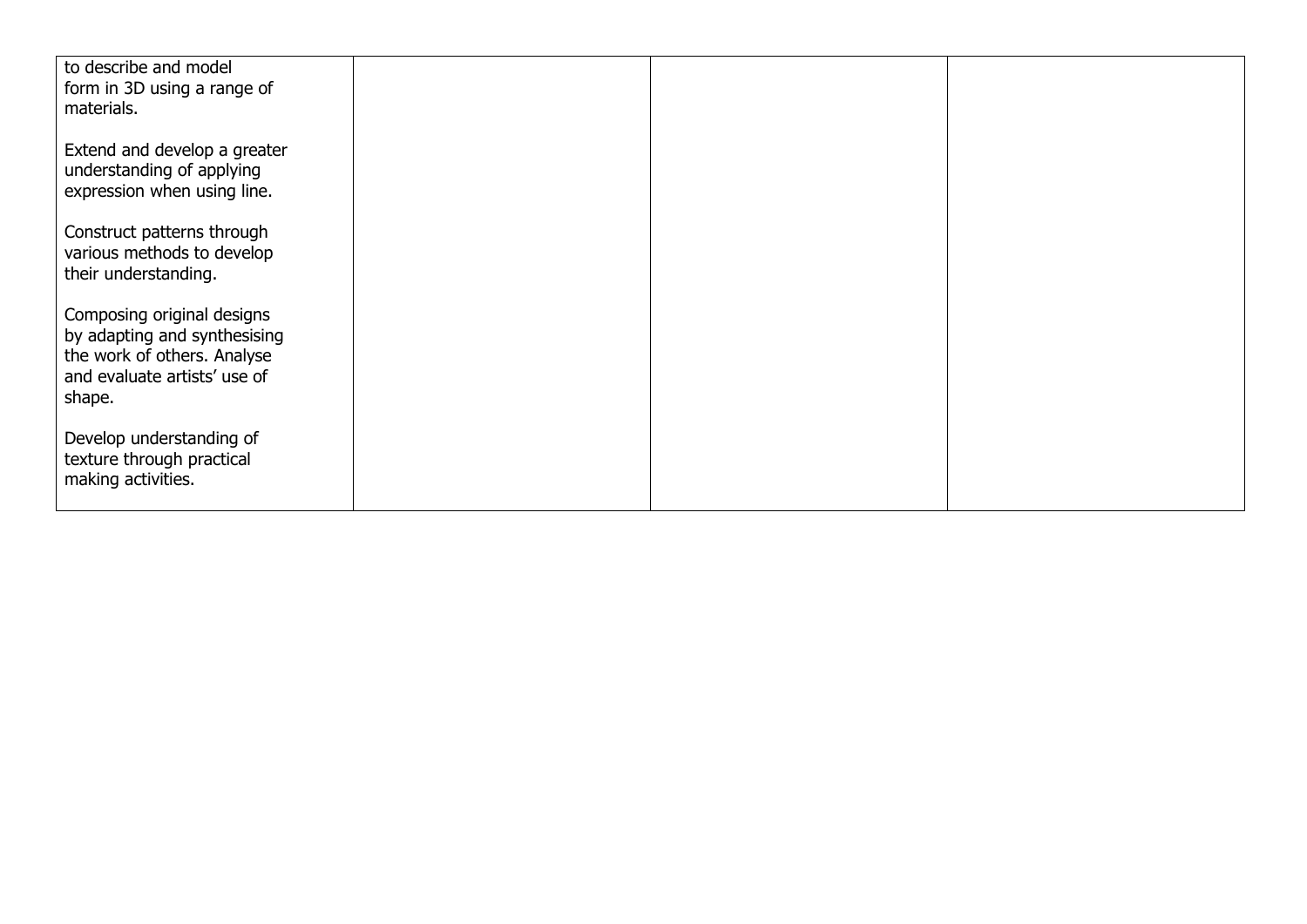| <b>CURRICULUM ENTITLEMENT</b>         |                                                                                                                                                                                                                                                                                                                                                                                      |                                                                                                         |                                                                                                                                                                                                                                                                                                                                                                                                                                                                                                                                                                                        |  |  |
|---------------------------------------|--------------------------------------------------------------------------------------------------------------------------------------------------------------------------------------------------------------------------------------------------------------------------------------------------------------------------------------------------------------------------------------|---------------------------------------------------------------------------------------------------------|----------------------------------------------------------------------------------------------------------------------------------------------------------------------------------------------------------------------------------------------------------------------------------------------------------------------------------------------------------------------------------------------------------------------------------------------------------------------------------------------------------------------------------------------------------------------------------------|--|--|
|                                       | <b>Key Skills and Knowledge</b>                                                                                                                                                                                                                                                                                                                                                      | <b>Vocabulary</b>                                                                                       | Assessment Criteria - 'Can I? statements'                                                                                                                                                                                                                                                                                                                                                                                                                                                                                                                                              |  |  |
| <b>Formal</b><br>elements of<br>art   | House drawing<br>Drawing from observation<br>House monoprints<br>Creating a monoprint from<br>observation<br>Hundertwasser house<br>Transforming buildings in a<br>style inspired by the artist<br>Hundertwasser<br>Be an architect<br>Designing a building in an<br>architectural style<br>Monument<br>Designing a monument to<br>symbolize a building in an<br>architectural style | Colour, line, tone, form, shape,<br>pattern, texture, observation,<br>monument, legacy.                 | Can I draw by interpreting forms from direct observation?<br>$\bullet$<br>Can I compose a print from a larger observational<br>$\bullet$<br>drawing?<br>Can I transform the look of a building in the style of a<br>$\bullet$<br>famous artist?<br>Can I design a building in an architectural style?<br>$\bullet$<br>Can I design a monument?<br>$\bullet$                                                                                                                                                                                                                            |  |  |
| <b>Every picture</b><br>tells a story | Making skills:<br>Improving their control of<br>2D and 3D materials to suit a<br>purpose<br>Developing understanding<br>of colour, line and form<br>Generating ideas:<br>Using thoughts and feelings<br>to review ideas about their<br>culture<br>Knowledge of artists:                                                                                                              | Democracy, law, rule, liberty,<br>respect, tolerance, belief, emoji,<br>symmetry, ceramics, ceramicist. | Can I evaluate and analyse creative work using the<br>$\bullet$<br>language of art, craft and design?<br>Can I understand that art can have both meaning and<br>message?<br>Can I create a symmetrical, abstract art form?<br>$\bullet$<br>Can I use symbols to create a meaningful message?<br>$\bullet$<br>Can I evaluate and analyse creative works using the<br>$\bullet$<br>language of art, craft and design?<br>Can I demonstrate the meaning of a piece of artwork<br>through drama?<br>Can I develop ideas for 3D work through sketching,<br>drawing and visualisation in 2D? |  |  |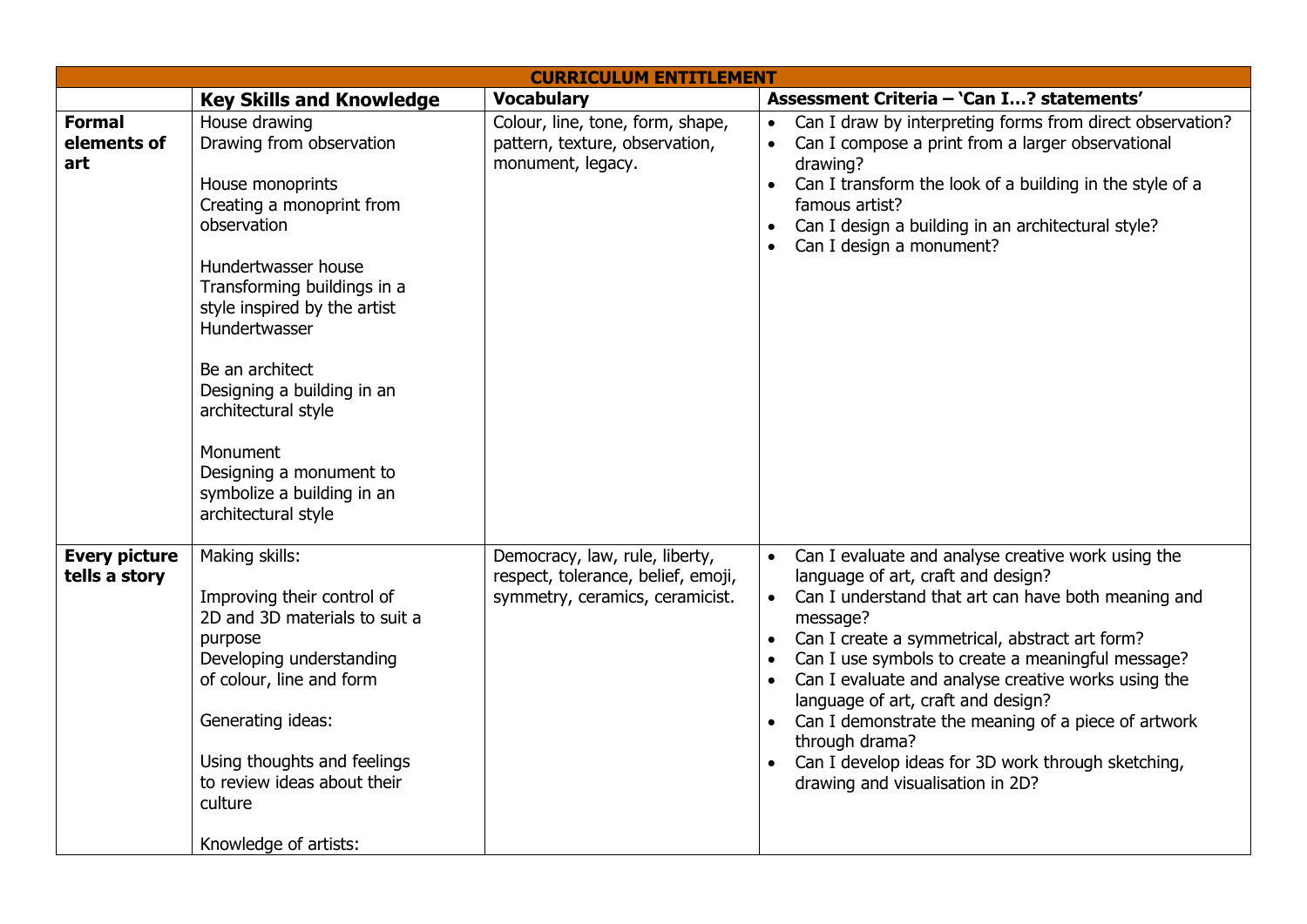|               | Learning how artists<br>make political statements<br>through their art, e.g. Banksy<br>Evaluating: Forming opinions about<br>great artworks and key political<br>events through debate and<br>discussion<br>SMSC: Learning about principles<br>such as democracy and the<br>rule of law                                                                                                                                                |                                         |                                                                                                                                                                                                                                                                                                                                                             |
|---------------|----------------------------------------------------------------------------------------------------------------------------------------------------------------------------------------------------------------------------------------------------------------------------------------------------------------------------------------------------------------------------------------------------------------------------------------|-----------------------------------------|-------------------------------------------------------------------------------------------------------------------------------------------------------------------------------------------------------------------------------------------------------------------------------------------------------------------------------------------------------------|
| <b>Skills</b> | Packaging collage<br>Studying familiar packaging to<br>inspire art<br>Making skills: Improving the<br>mastery of drawing and painting<br>skills, learning how to scale art<br>using mathematical processes<br>Generating ideas: Expressing<br>thoughts and feelings about familiar<br>products<br>Evaluating: Discussing learning<br>objectives in groups<br>Drawing: picture the poet<br>Creating visual representations of<br>poetry | Annotate, visualise, scale,<br>collage. | Can I develop my observational drawing?<br>$\bullet$<br>Can I design a new invention?<br>Can I create a continuous line drawing?<br>$\bullet$<br>Can I create a collage and draw this from observation?<br>Can I successfully upscale a drawing and paint accurately?<br>Can I use imagination and visualisation to create an<br>original piece of artwork? |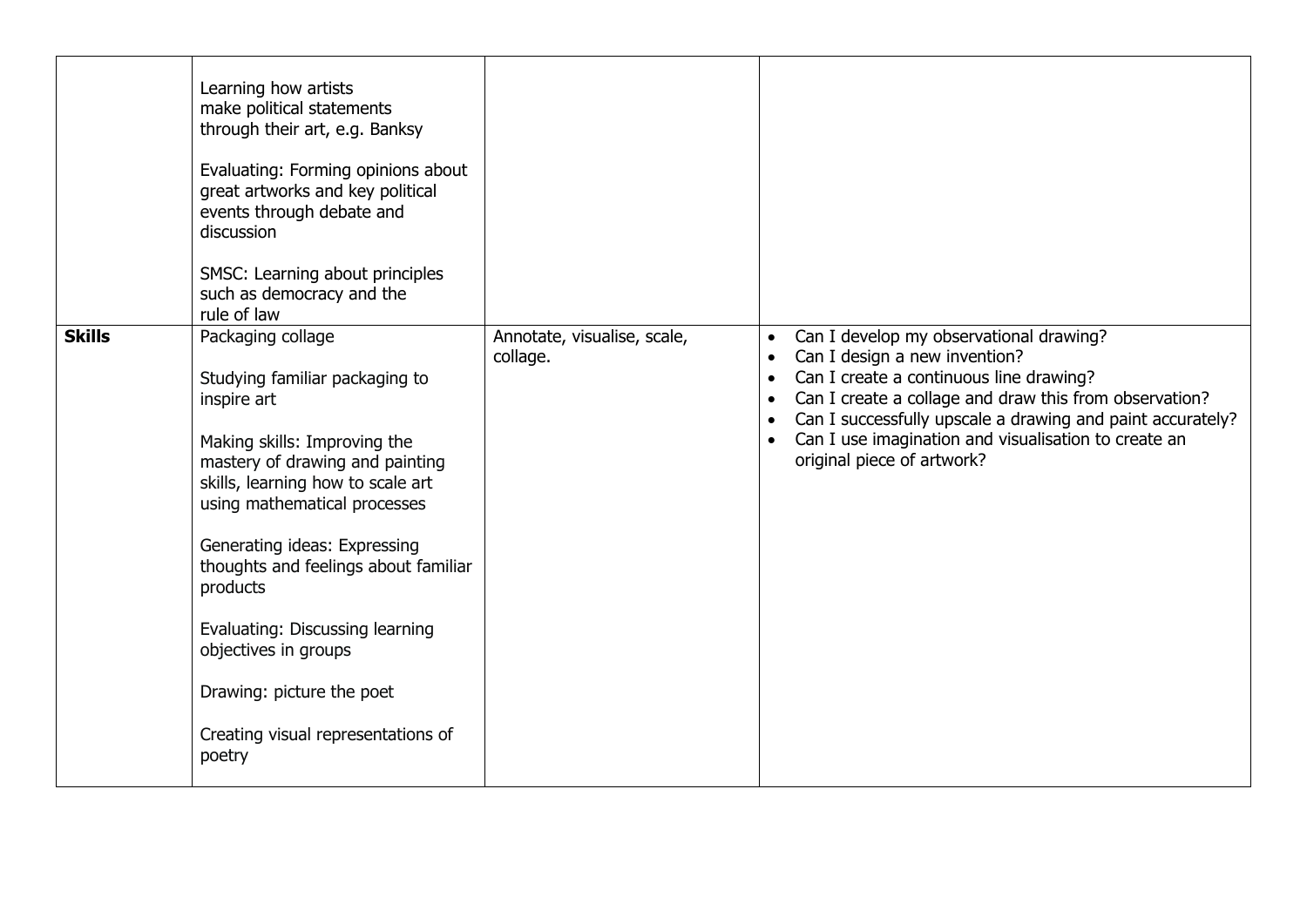| Making skills: Creating drawings              |  |  |
|-----------------------------------------------|--|--|
| using the continuous line method,             |  |  |
| using writing to draw forms                   |  |  |
|                                               |  |  |
| Generating ideas: Linking artwork to          |  |  |
| work produced in English poetry               |  |  |
| lessons                                       |  |  |
|                                               |  |  |
| Evaluating: Discussing and                    |  |  |
| reviewing strengths and weaknesses            |  |  |
| of outcomes to specified learning             |  |  |
| criteria                                      |  |  |
| SMSC: Expressing thoughts and                 |  |  |
| ideas about the world around them             |  |  |
|                                               |  |  |
| Drawing: a walking line                       |  |  |
|                                               |  |  |
| Drawing using observation,                    |  |  |
| imagination and creativity                    |  |  |
|                                               |  |  |
| Making skills: Controlling line with a        |  |  |
| pencil to make detailed drawings              |  |  |
|                                               |  |  |
| Formal elements: Describing lines,            |  |  |
| textures, shapes using the language           |  |  |
| of art                                        |  |  |
|                                               |  |  |
| Generating ideas: Developing                  |  |  |
| personal, imaginative responses to a<br>theme |  |  |
|                                               |  |  |
| Knowledge of artists: Responding to           |  |  |
| a famous quote by the artist Paul             |  |  |
| Klee                                          |  |  |
|                                               |  |  |
|                                               |  |  |
|                                               |  |  |
|                                               |  |  |